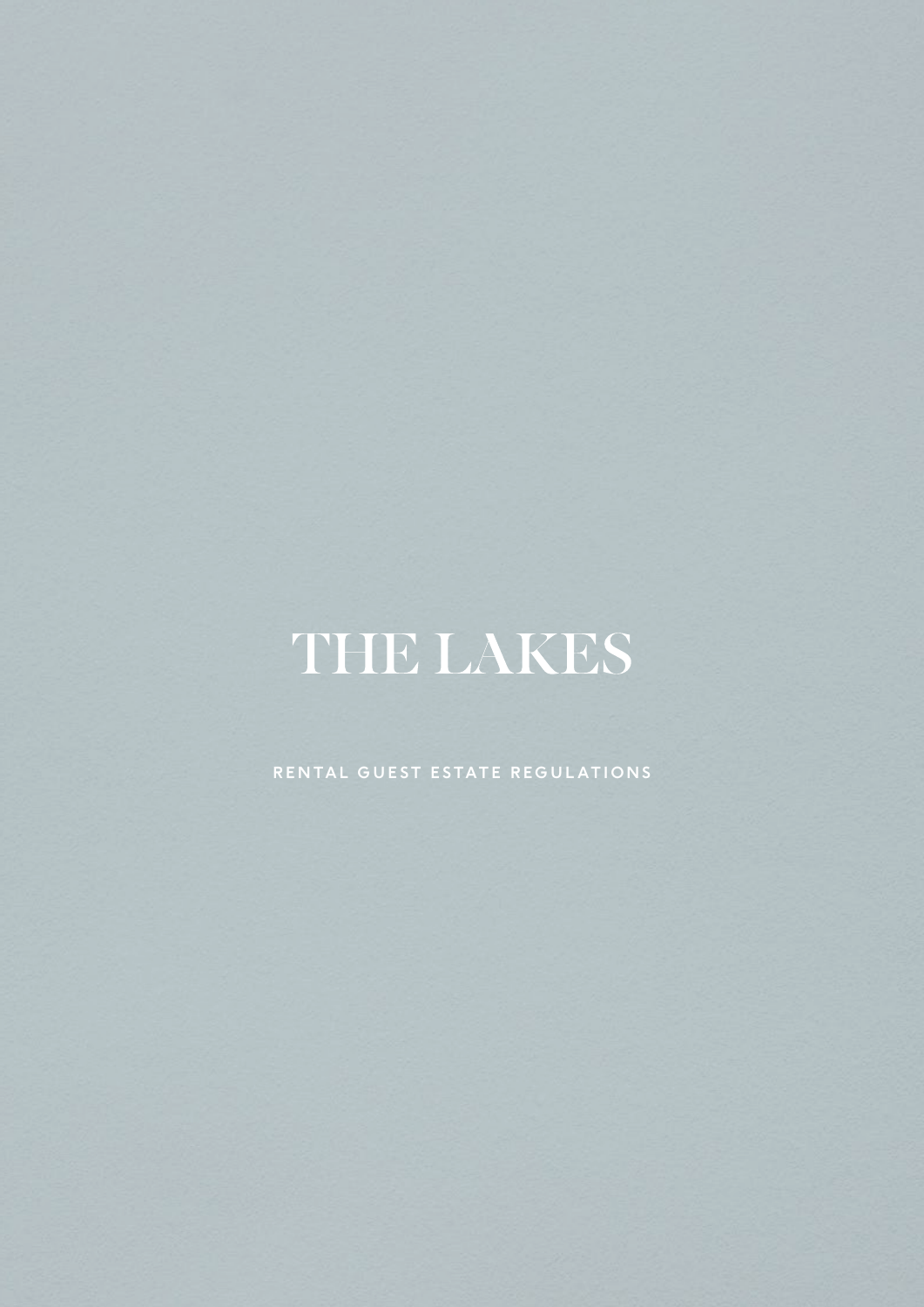#### **Definitions**

#### Coln Park

Coln Park LLP and/or Coln Park Estate Management Limited

#### The Manager

Means Resort Estate Management Limited who are The Lakes Estate guest services provider and have been appointed as Property Manager by the property owner

#### Resident/Owner

Means any owner of a Property at The Lakes

#### Guest/Tenant

Means any short term rental guest at The Lakes

#### Common Facilities

Those areas on the Estate which Coln Park designate from time to time for use by owners and occupiers

#### The Lakes

The Estate together with all facilities provided for the benefit of the Estate from time to time whether or not those facilities are situated upon the Estate

### **1. Health & Safety**

**1.1** All occupiers must act in a responsible and sensible manner at all times whilst at the Lakes and have due regard to the health and safety of those around them taking particular notice of the need for diligence with regard to water safety at the Lakes.

**1.2** There are leisure facilities at The Lakes available for use from time to time. Use is at the user's own risk. Life vests are positioned in certain areas for use by occupiers but those using them do so at their own risk and neither Coln Park, The Manager nor the Company makes any warranty or representation as to their fitness for purpose or condition. Persons using them must return them to the area from which they were taken on the day of use. Any concerns as to the condition of equipment should be raised with The Manager who will consider raising it with Coln Park.

**1.3** The maximum vehicular speed limit of 5 MPH is to be strictly adhered to. Anyone caught driving in excess of the speed limit will be asked to leave the Estate. This is a strict policy as there are many children and pedestrians on the Estate.

**1.4** All drivers must keep off the verges and grass areas. The Manager reserves the right to raise charges against the Guest should they be found to have caused damage to verges and grass areas with their vehicles.

#### **1.5** All drivers of motorised vehicles at the Lakes must have suitable insurance.

**1.6** Drivers of all motorised vehicles at the Lakes must have an appropriate licence to demonstrate that they are competent to do so.

**1.7** Cycling at the Estate in place of using vehicles is encouraged. Those cycling are required to do so in a responsible manner and to do so at their own risk without any representation that the surfaces upon which they are cycling are suitable for that purpose.

**1.8** All are required to obey the hazard signs on the estate. They exist for everyone's safety.

**1.9** Nobody may enter construction areas.

**1.10** No firearms or air guns may be used at the Lakes.

**1.11** It is the responsibility of you to exercise appropriate caution when dealing with slippery surfaces at the Estate or during winter when dealing with ice or snow. If the surfaces of any roads are unsuitable at any time for driving the cars are to be left in the main parking areas at the entrance to the Estate until they can be driven safely to the Property. Neither Coln Park, The Manager nor the Company accepts any liability for keeping footpaths or roadways clear of snow and/or ice but may take steps to improve the condition thereof (without being deemed to hold out the safety of any surface to any person) in the event of adverse weather.

### **2. Security & Access**

**2.1** You must comply with the directions of Coln Park's security personnel and/or The Manager and the procedures for access to the Lakes in place from time to time.

**2.2** The Lakes are for the benefit of the Residents and their permitted guests. Coln Park retains the right to refuse admission to or remove from The Lakes any person who does not have legal right to be there or acts contrary to these Estate Regulations.

**2.3** You must operate the entrance gateway in accordance with Coln Park's and/or The Managers instructions.

**2.4** You must register all those staying at the Property with you at the time of booking with The Manager. Any additional "non-resident guests" must be registered with The Manager and/or with the Coln Park security office located at the Front Gate.

**2.5** You must ensure that when entering the Lakes and the Property You do so quietly so as not to cause any disturbance or annoyance to adjoining occupiers. Particular care must be taken between the hours of 10.00 pm and 8.00 am.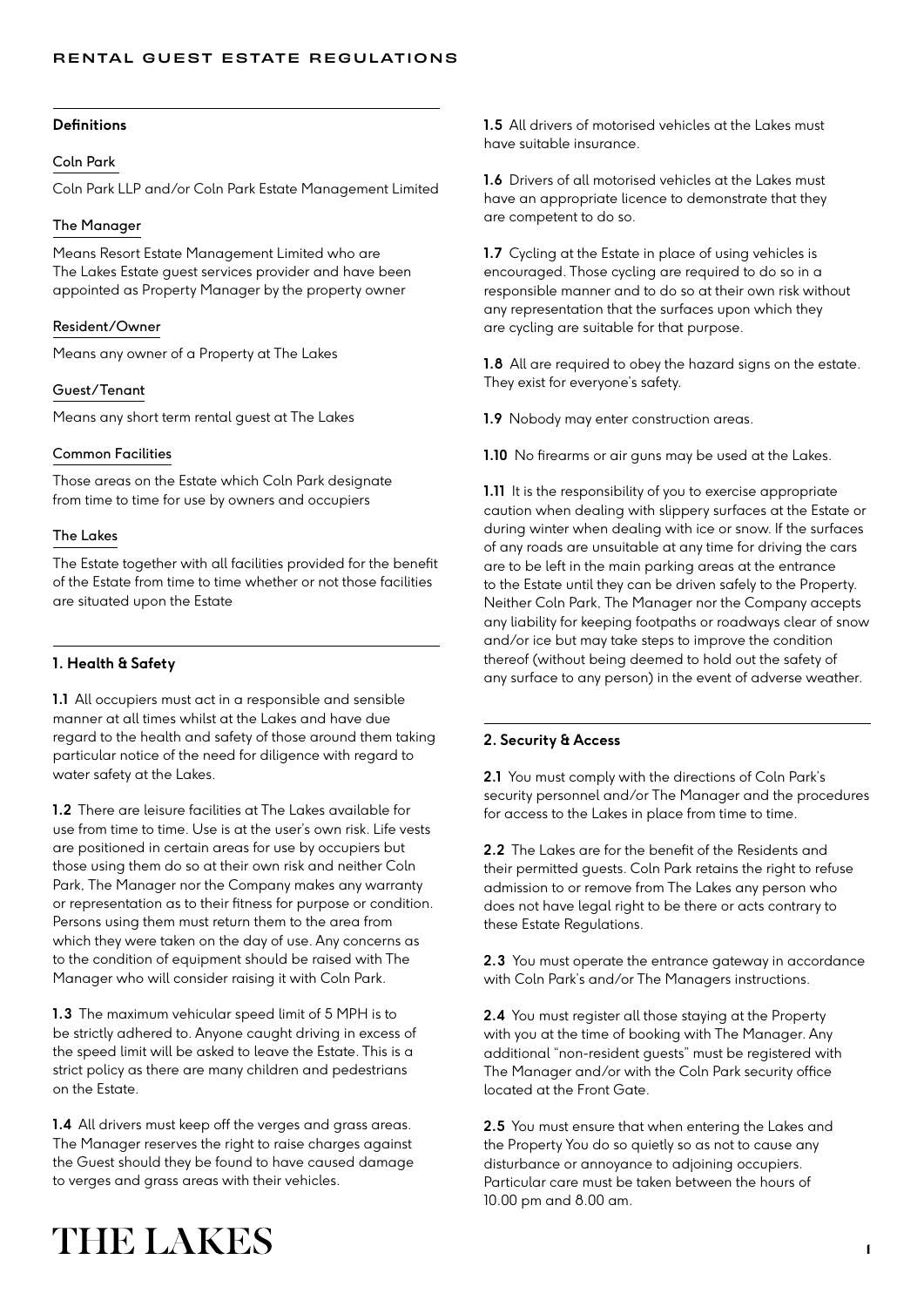**2.6** Sailing boats or other permitted property which is left in any designated area is left at the risk of the owner and Coln Park nor The Manager accept any responsibility for such items.

### **3. Pets and Estate Animals**

**3.1** There is an Estate Small Holding adjacent Bird Hide. Access is only allowed with parental supervision and in the presence of Coln Park Staff. Use and access is subject to the rules which will be given by Coln Park staff. Only Coln Park Staff may feed The Lakes Estate animals.

**3.2** Guests may only bring pets onto The Lakes estate with express approval from The Manager, Not all rental properties permit pets.

**3.3** There must be no fouling by animals to any part of the Lakes at any time and animal waste must be disposed of correctly.

**3.4** All animals must bear the contact details of their owners at all times.

**3.5** Every dog must be kept on its lead except where it reasonable to be off its lead and except in designated off-lead areas where the dog is well behaved. Dogs in the vicinity of the River Coln must be kept on their leads.

#### **4. Fishing**

**4.1** Information regard fishing will be available from The Manager upon request. This will detail what fishing may be carried out where and when and whether a payment is required together with applicable regulations. All persons must check with The Manager before fishing in any lake or the River Coln unless the latest information on site confirms that fishing for that river, lake or part of lake is 'open'.

**4.2** All fishing will be subject to temporary or seasonal closure as may be required by any appropriate regulatory authority or Coln Park and/or The Manager.

**4.3** All fishing and equipment used must be carried out and operated in accordance with principles of ecological husbandry and codes of conduct adopted by Coln Park from time to time including (without limitation) those set out on the Environment Agency's website.

**4.4** No fishing may be carried out in any areas designated for swimming or other recreational use.

#### **5. Common Facilities & Other Available Facilities**

**5.1** The following watercraft may be used only in those areas which may be designated from time to time: boardsailing, dinghy class sailing, rowing boats not exceeding the maximum length prescribed by Coln Park from time to time. No boat powered by an engine may be used. No watercraft may be used on any lake at those times dictated by statutory obligations. Water craft are available for hire from The Manager.

**5.2** Coln Park and/or The Manager have full discretion to manage opening hours and impose access restrictions for types of users at different times of day in relation to all Common Facilities and other facilities available at the Lakes.

**5.3** All use of Common Facilities and other facilities may be subject to temporary or seasonal closure as may be required by any appropriate regulatory authority or Coln Park.

**5.4** Only battery powered remote controlled boats may be used on those lakes or parts of lakes as may be designated by Coln Park.

**5.5** Bicycles may not be used on footpaths except where specified otherwise. Bicycles must not be used in a way which damages plants vegetation or animal habitats at the Lakes.

**5.6** Ball games must only take place in areas where it is safe to do so and away from moving vehicles. All games must be played in a considerate way to other uses of the relevant facilities and with respect to other Residents and their use of their respective Properties.

**5.7** Whilst the tennis courts are free to use, there is a booking system. Rackets and balls are available for Hire from The Manager.

**5.8** Camping at The Lakes is strictly forbidden.

**5.9** Barbecues are not permitted other than from the Property's terrace. No barbecues may be used at any time which damage the surface of any open area including (without limitation) grassed, landscaped and planted areas.

**5.10** The zip-wire must not be used by any person without the supervision of trained Coln Park staff.

**5.11** There are trampolines in a number of positions around the Lakes. These are for use by all but children must be supervised at all times.

**5.12** The Bird Hide and the fishing hut are open from dawn until dusk all year. The log fires in each may be lit by request to The Manager.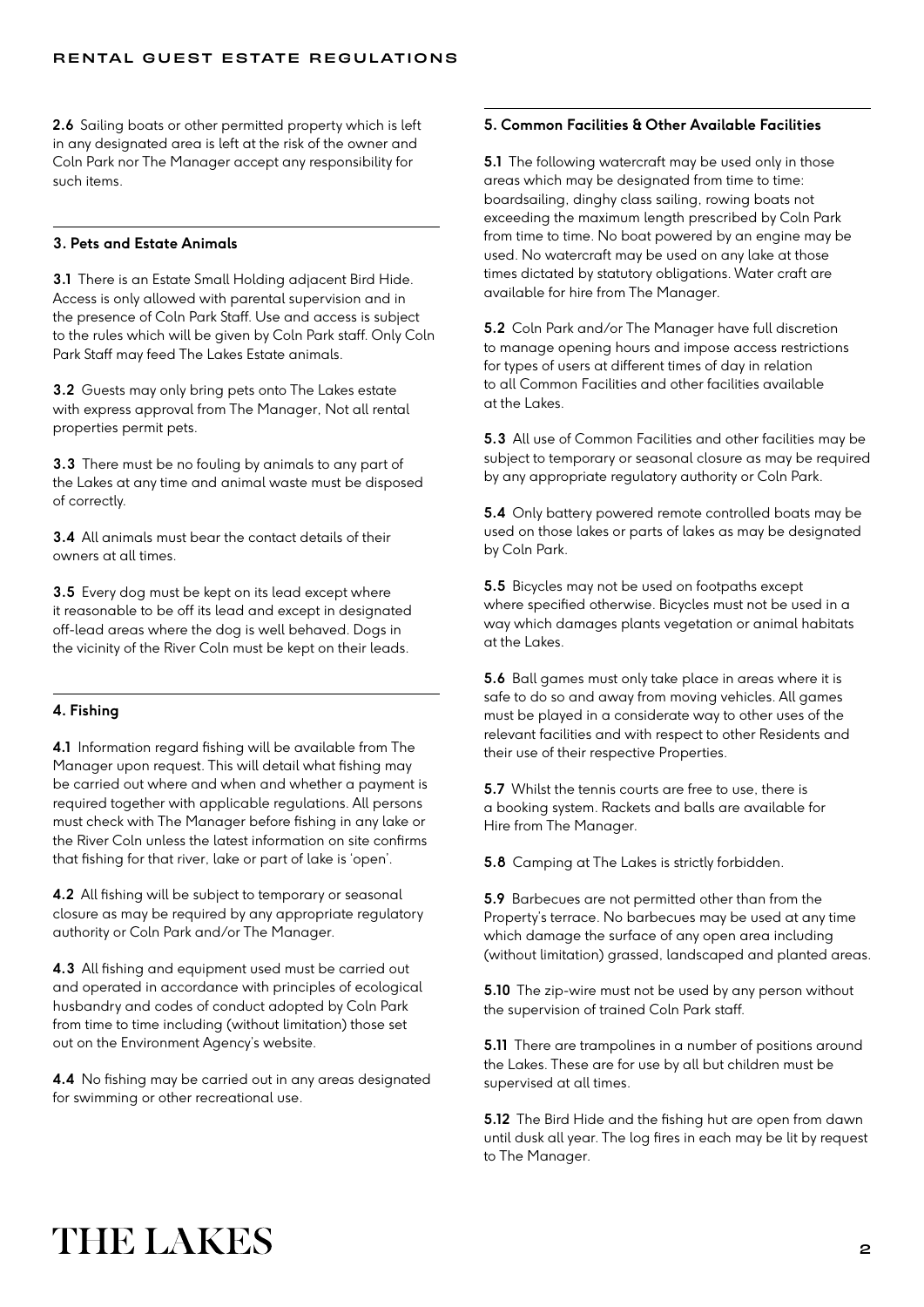### **6. The Spa**

**6.1** This section contains and refers to all the regulations relating to the use of the The Spa at The Lakes. Access and use is subject to compliance with the terms set out below. Regulation of this facility will also be affected by (but not limited to) health and safety policies and guidance from time to time. All users are required to comply with any notices relating thereto which may be displayed at the The Spa.

#### **6.2 General**

**6.2.1** An induction is mandatory before access to the spa building will be given. For the safety of you and your guests and the safety of other users it is essential that all spa users are fully aware of all the rules and regulations contained in the estate regulations as well as all information given during an induction.

**6.2.2** Access to The Spa is restricted and access fobs will be required each time a person uses the gym and spa areas. It is essential that anyone under the age of 16 is not given an adult key fob.

**6.2.3** Children under the age of 16 are not allowed into the pool area or gym without parent supervision for health and safety reasons.

**6.2.4** During the designated opening hours the electronic access fobs will provide access to the two secure areas of the building, namely the pool area and gym. There is a swipe box located at the entrances to these locations, to enter these areas the fob must be swiped across the sensor and the electronic door will open. For safety reasons the electronic system must register the entrance of the fob holder so swiping when entering is compulsory. Should The Spa have the Lakes team present, you will be required to sign in at the desk instead of using your fob.

**6.2.5** No pets are allowed into The Spa.

#### **6.3 Opening Times**

**6.3.1** The Swimming Pool area is available for use and should be booked in advance.. Please note that these times of opening may fluctuate depending on usage and the time of year and according to appropriate management of the facilities available.

### **6.4 Other Facilities**

**6.4.1** Children must be supervised at all times in the club room and particular care must be taken supervising them when the fire is on because the glass screen to the fire will be hot to touch when the fire is being operated.

#### **6.4.2** Both ladies and gentlemen's changing rooms are equipped with electronic lockers. The entrance fob also operates these lockers. Once belongings are inside the locker simply close the locker and push the button in using the key fob. This will sync the locker lock to the individual's key fob. To open just push the fob onto the locker again and the lock will open.

**6.4.3** Replacement fobs are available upon request and will be chargeable.

**6.4.4** All users will be required to bring their own towels. These may be provided in your accommodation. Check with The Manager for more information.

**6.4.5** Car parking is extremely limited at The Spa and encourage guests to walk or cycle. Bicycle parking is available.

#### **6.5 Safety**

In case of an emergency there is an emergency phone in the club room situated on the right as you walk in. Both security and the emergency services can be reached with this phone. There are alarm panels also present. If any alarms are activated the relevant area where assistance is required is indicated by these panels.

**6.5.1** In the event of a fire alarm, please evacuate the building and await instruction of The Spa staff before re-entering the building.

### **6.6 Main Pool**

**6.6.1** Everybody must shower before entering the pool area using the showers at The Spa.

**6.6.2** The pool is 20m by 8m in size with an even depth of 1.2m. The swimming pool is NOT supervised by a life guard at any time so for health and safety reasons children under the age of 16 must not be allowed into the pool unattended.

**6.6.3** All infants who use the facilities must have the correct swimwear on.

**6.6.4** Please note the following additional pool rules:

- Always visibly wear your access fob;
- · No Diving this is due to the pool being a depth of 1.2m
- · No Running in the pool area
- · No eating or drinking in the pool area
- Please do not enter the pool area just after eating or when under the influence of alcohol
- Personal camera equipment is not permitted in the pool area
- No Smoking
- No Shouting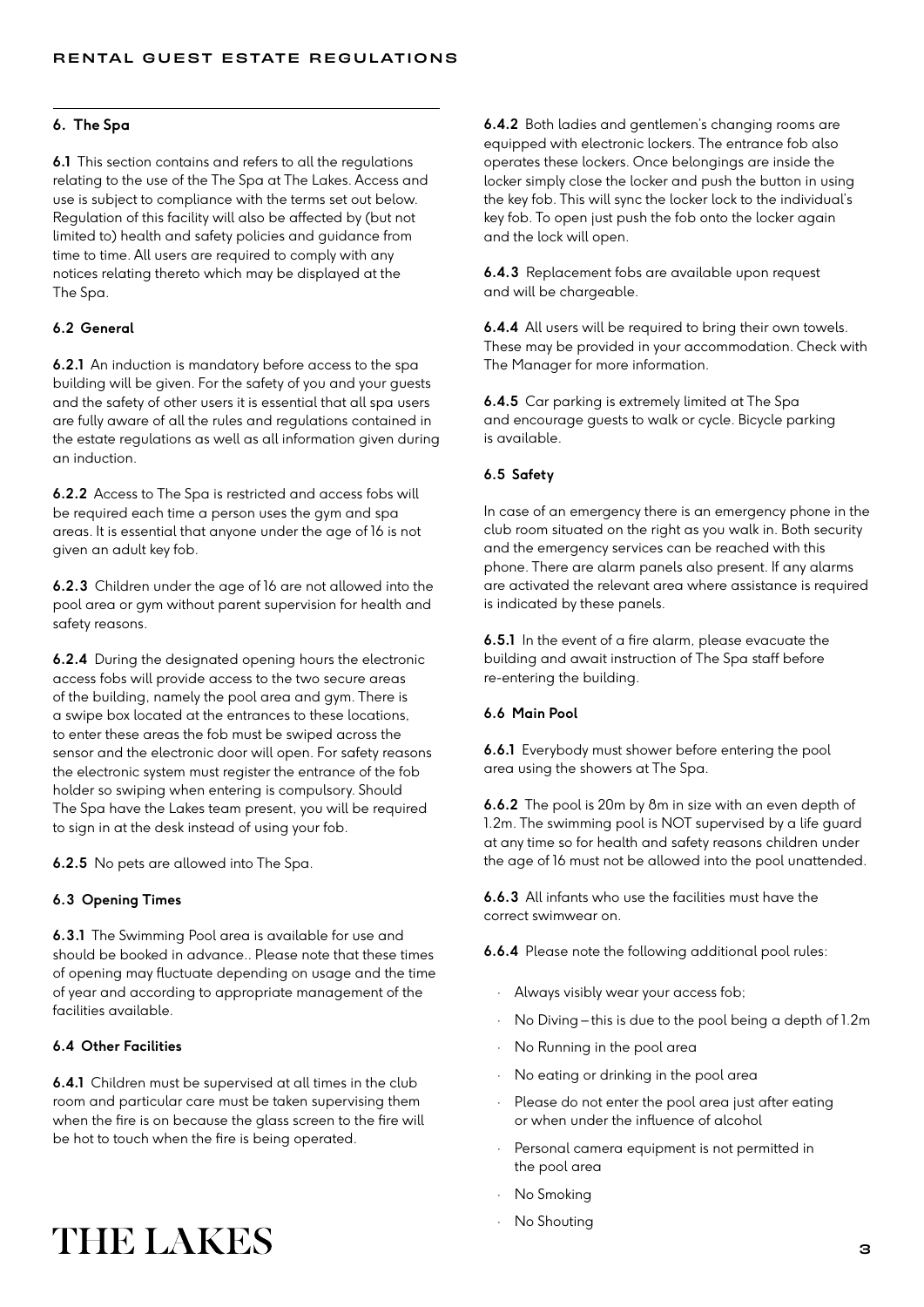### RENTAL GUEST ESTATE REGULATIONS

- Appropriate swim wear must be worn buy all pool users
- No body oils or creams (suntan, baby oil, etc.) are permitted in the wet areas
- Do not under any circumstances open any of the outside doors to the pool area For any emergencies in the pool area there is a panic button located at the sauna and steam area. This is linked straight back to the Lakes Security system. Once pressed assistance will come as soon as possible
- · Infants must wear waterproof nappies

#### **6.7 Steam and Sauna**

**6.7.1** The steam and sauna are both set using an automatic thermostat at an ambient temperature.

**6.7.2** There are infrared sensors situated in the pool area. These will pick up when you enter and boost the sauna and steam up to the required temperature.

**6.7.3** Please note this process with take about 15 minutes so these rooms will not immediately be at the required temperature.

**6.7.4** There is a panic button located between the steam and sauna. If you require assistance please push the button.

**6.7.5** Please note the following additional steam and sauna rules:

- As a general guide please do not use the steam or sauna for longer than 20 minutes every one 1 hour. This is for your own health and taken from recognised guidelines for steam and sauna use.
- Please do not use the water from the pool in the sauna
- Please do not touch the sauna stove
- Please do not use anything other than the ladle provided to pour water onto the stove
- Please do not use the sauna or steam room directly after eating or under the influence of alcohol
- Please shower before and after using the steam room and sauna
- Please consult your GP if you are unsure as to whether you should use the facilities

#### **6.8 Gym**

**6.8.1** All equipment must be wiped down using the towels provided after each use.

**6.8.2** If you have any questions about the equipment or find anything that is damaged the user must let a member of staff know.

### **6.8.3** Please note the following additional gym rules:

- · No food allowed in the gym at any time
- You may not enter the gym unless you have been inducted by a member of staff
- Do not drop the free weights
- · Cover mats and benches with the towels provided when working out
- Wear correct gym clothing and non marking trainers
- Return all equipment to its correct place after use
- Please refrain from indulging in any noisy activities that may distract other gym users
- Please do not use the gym when under the influence of alcohol
- Please do seek medical advice before using this equipment if you have any medical conditions

#### **6.9 The Outside Area**

**6.9.1** The Spa Garden is the area next to the studio and treatment rooms. This a designated Spa area where treatments take place and the use of the garden and equipment must be booked with The Spa team.

**6.9.2** Children under the age of 16 must supervised by adults at all times in The Spa Garden.

**6.9.3** Next to The Spa and Elsa's Tipi is the children's play area. Children must be supervised when they are using the equipment in the play area.

**6.9.4** Please note the following additional rules for this area:

- The play area if for children under the age of 16
- · Do not take Food or Drink into the play area
- · Do not take balls or other items in the play area
- · Do not take flammable items into the play area
- · Try to avoid clothes with loose cords
- Do not climb the trees
- · Do not take sharp objects into the play area
- Avoid playing if you're feeling unwell

**6.9.5** The following additional rules apply to the use of the Tunnel Slide:

- There must only be one person using the slide at a time
- You should be sitting down with your legs in front of you and your hands across your chest
- You must not go down the slide head first either on your front or back
- Parents must not have their children on their laps while using the slide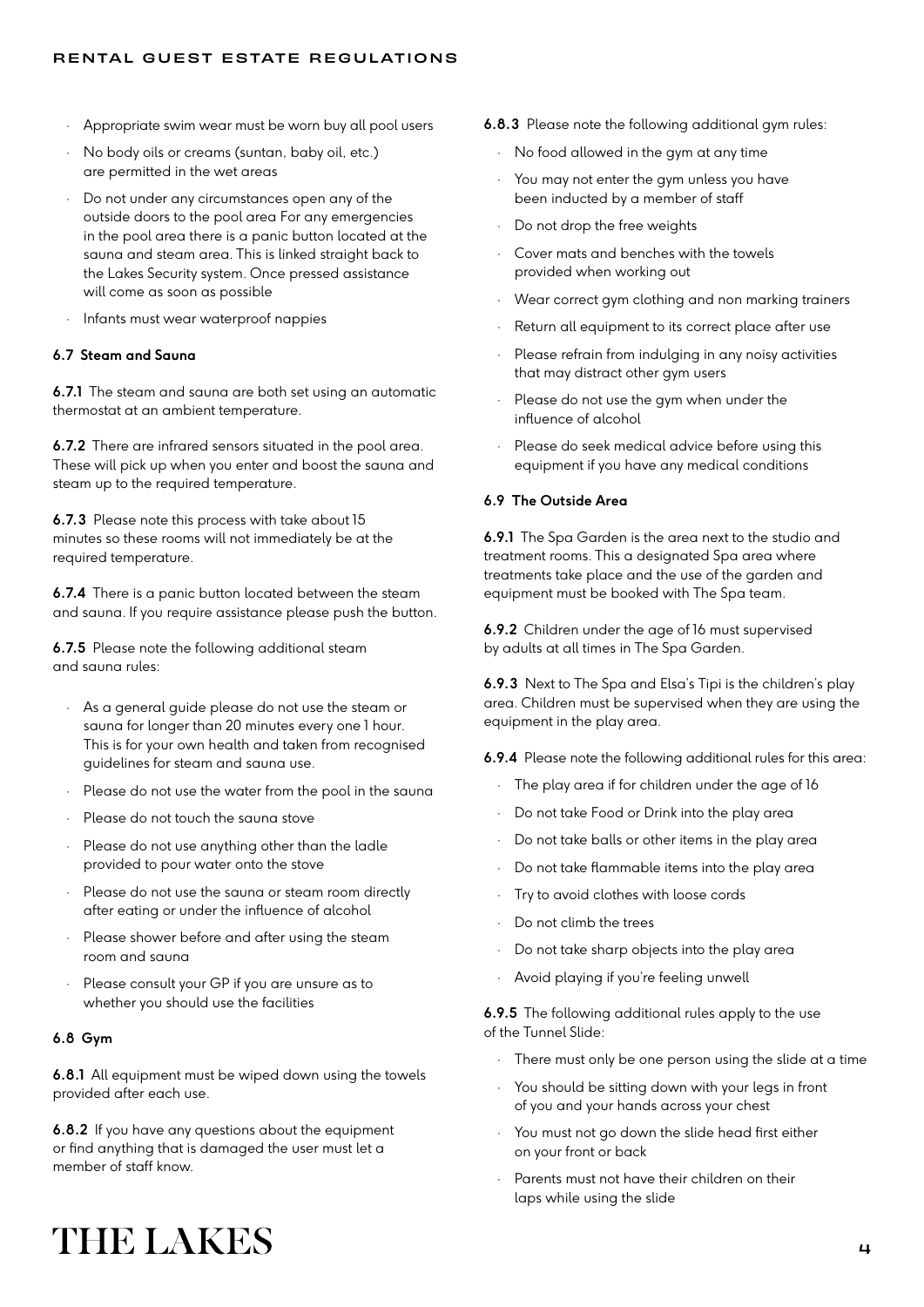- You must wait for the person in front of you to exit the slide before having your turn
- Do not try to stop yourself in the slide
- · Do not try to climb up or on the slide
- · Do not play near the bottom of the slide

### **7. Water & Waste**

**7.1** Guests are reminded that the foul sewer system is a bio-facility and that no dirt, rubbish, rags, sanitary material, plastics, latex (or similar), refuse or the like may be disposed into sinks, showers lavatories cisterns waste or soil pipes of the Property. Cooking fat and oil must not be discarded down drains, it must be left to cool and placed in a sealed container within the household waste.

**7.2** Details of managing household refuse will be provided in the rental property. Only household waste and recycling only be placed within the bin stores provided for the Property (other than general purpose litter bins) and must not be left on any open area. Recycling facilities, where available, must be used in accordance with instructions issued The Manager.

**7.3** The Lakes is aiming to reduce its waste production and as a result ask guests to be mindful of their waste production and recycle where they can.

**7.4** As a sensitive environmental area, littering of any kind is not permitted. Anyone caught littering will be asked to leave the estate and forfeit any pre-paid accommodation costs.

#### **8. Revocation**

Any consent or approval given by Coln Park and/or The Manager or its managing agents (if any) under these restrictions and stipulations shall be revocable at any time.

#### **9. Privacy**

**9.1** You and your guests must respect the privacy of all neighbouring properties surrounding these beautiful lakes at all times.

**9.2** Please do not approach any other home by foot (other than your rented property). Additionally, when on the open water please keep a minimum 30 metres distance from the neighbouring houses' balconies.

**9.3** Please only launch any kayaks from immediately outside the Property if permitted.

**10.** You are not permitted to take any photograph of other units whether occupied or unoccupied (any such photograph is hereby deemed to be confidential and private) whilst any individual is on the estate (which is acknowledged by the guest as being a private estate) and not to disclose or allow to be disclosed such photograph to any third parties and not to make use of any such photograph or any other material or information arising from such competence.

#### **11. Noise & Music**

**11.1** No amplified music may be played on the property decking at any time.

**11.2** In the interest of all visitors enjoying this relaxing environment may we remind you that noise and light pollution travels across the water to neighbouring properties where there may be residents, guests, small children and elderly residents retiring.

**11.3** All persons must ensure that when entering the Estate and the Property they do so quietly so as not to cause any disturbance or annoyance to adjoining occupiers.

**11.4** When relaxing on the decking and balconies, we would request that you retire indoors after 10.30 pm and keep the noise to an absolute minimum.

**11.5** Particular care must be taken between the hours of 10.30 pm and 8.00 am and consideration should be given to your fellow neighbours. If security or another member of Lakes staff receive complaints due to noise pollution it will be considered a breach of the terms of Your Rental Agreement.

**11.6** Be aware that the areas around other houses are private, do not walk around houses, or borrow/use equipment belonging to other properties.

**11.7** Parties of any kind are not permitted including hen or stag parties.

**11.8** Fireworks or pyrotechnics are not permitted at any time.

#### **12. Cars and Vehicles on the Estate**

**12.1** All guests must provide number plate details of all cars/vehicles to The Manager prior to arrival at The Lakes estate.